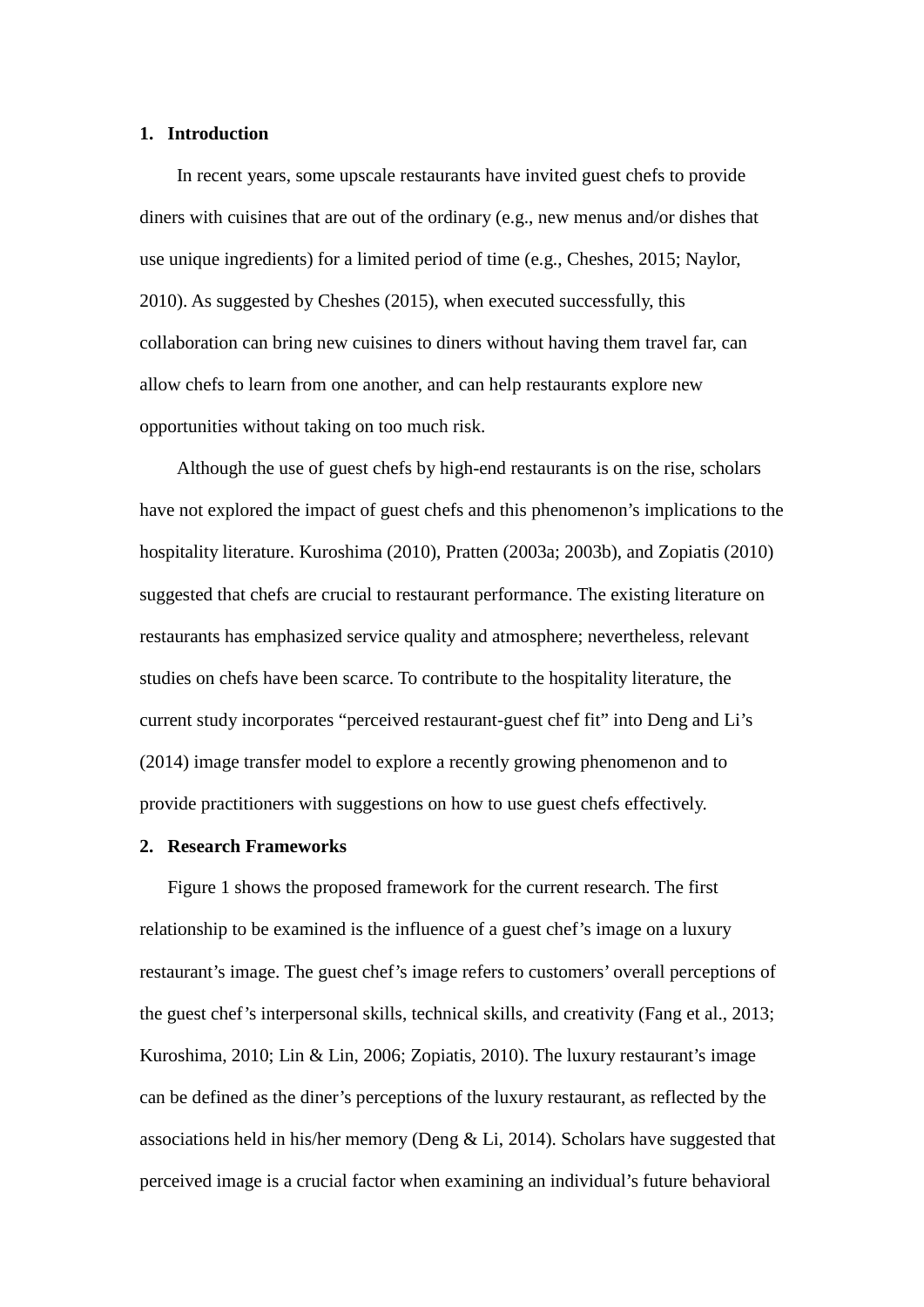intentions (Assaker, Vinzi, & O'Connor, 2011; Prayag & Ryan, 2012; Qu, Kim, & Im, 2011). In the hospitality literature, studies have found that a chef's image is important for an upscale restaurant's image (Lin & Lin, 2006; Pratten, 2003a; 2003b; Zopiatis, 2010); a chef with a good image increases diners' confidence in their purchases and lowers their perceived risks (Lin, 2013; Tam, 2008). This study hypothesizes that guest chefs with good images contribute positively to luxury restaurants' images.

H1: A guest chef's image has a positive effect on a luxury restaurant's perceived image.

The second relationship examines the influence of the perceived restaurant-guest chef fit on a luxury restaurant's image. The restaurant-guest chef fit refers to whether diners perceive the guest chef's image as consistent and compatible with the hosting restaurant (Helmig, Huber, & Leeflang, 2007; Uggla, 2004). In the brand alliance literature, scholars have found that a good fit between allied brands enriches the current associations in the minds of customers and improves their attitudes towards co-brands (Ashton & Scott, 2011; Boo & Mattila, 2002; Lin, 2013). In the luxury restaurant context, diners have certain perceptions regarding luxury restaurants (Chen, Peng, & Hung, 2015; Wu & Liang, 2009). Chefs also have unique images and skill sets (Lin & Lin, 2006; Pratten, 2003a; 2003b). The present research posits that a luxury restaurant's image will improve if diners perceive that there is a good fit between the guest chef and the luxury restaurant.

H2: A higher perceived fit between the restaurant and the guest chef has a positive effect on the luxury restaurant's perceived image.

The third relationship investigates the restaurant-guest chef fit's ability to moderate the influence of the guest chef image's on the luxury restaurant's image. In the brand sponsorship literature, scholars have reported that a good fit between two brands positively moderates the image transfer between the sponsor brand and the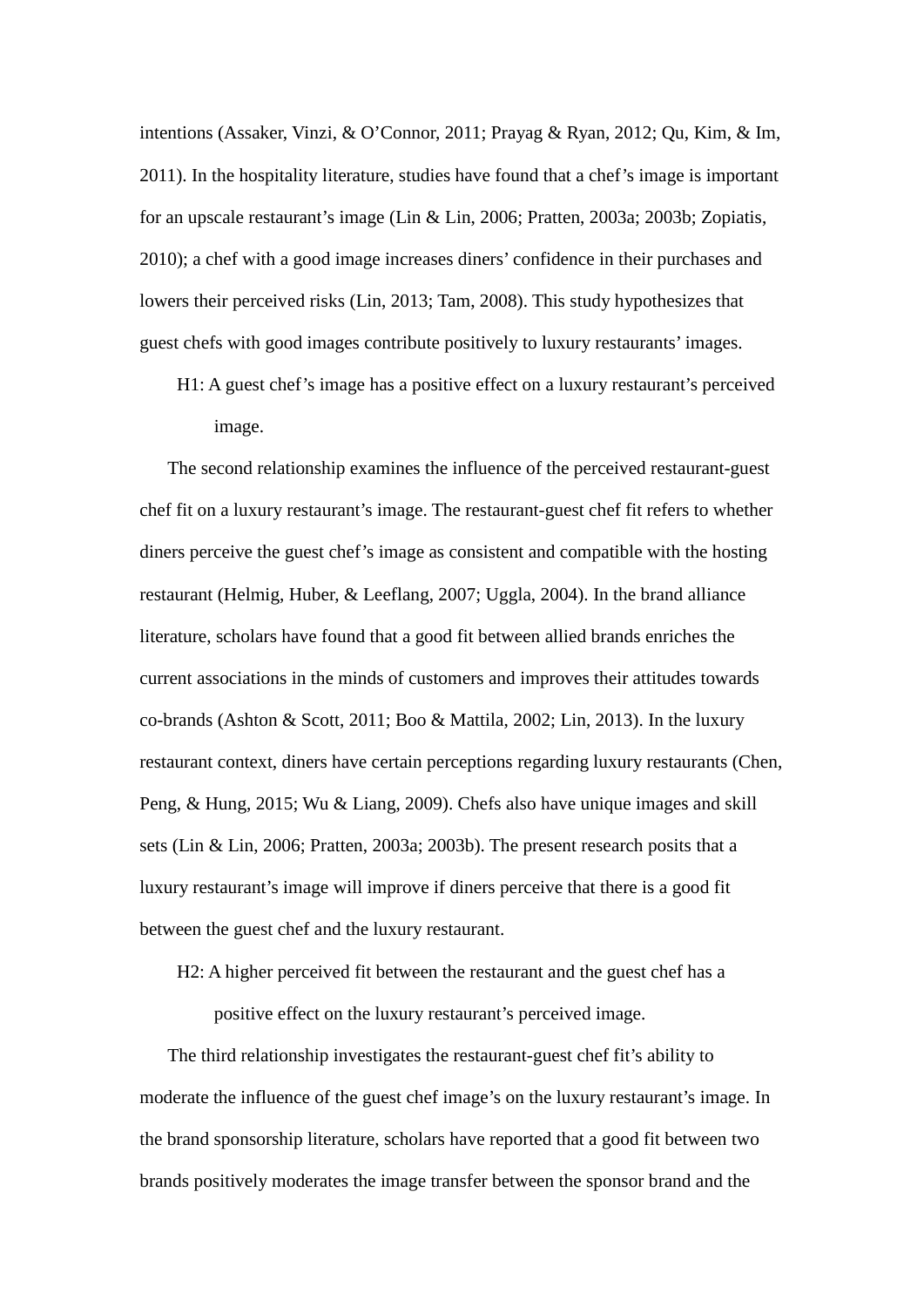recipient brand (Becker-Olsen & Hill, 2006; Bigné-Alcañiz, Currás-Pérez, Ruiz-Mafé, & Sanz-Blas, 2012; Lafferty, 2012). Based on the existing findings in the brand sponsorship literature and in this research context, this study proposes that a good fit between the guest chef and the hosting restaurant can cause the guest chef's image to have greater positive effects on the luxury restaurant's image. By contrast, a poor fit between the two will cause the guest chef's image to have a weaker influence on the luxury restaurant's image.

H3: A guest chef's image has a stronger relationship with a luxury restaurant's image when diners perceive that there is a good fit between the restaurant and the guest chef versus when diners perceive that there is a poor fit between the restaurant and the guest chef.

\*Figure 1

#### **3. Method**

To examine the proposed framework, this study included full-service restaurants at Taiwanese five-star hotels that had invited guest chefs to visit at the time of this research. These hotel restaurants are subject to stringent inspections; therefore, the quality of the restaurants examined in this study is consistent (Chen et al., 2015). To qualify for the interview, potential participants (1) had to be older than 18, (2) had to have previously dined at the five-star hotels' full-service restaurants, and (3) had to be aware of one of the collaboration programs included in this research.

After one month of data collection, 179 returned questionnaires were deemed effective, resulting in a valid return rate of 31.6%. The demographic breakdown of the sample set can be found in Table 1. The participants completed a survey that evaluated the guest chef's image (Lin & Lin, 2006), the luxury restaurant's image (Ryu, Lee, & Kim, 2012), and the restaurant-guest chef fit (Lin, 2013); they were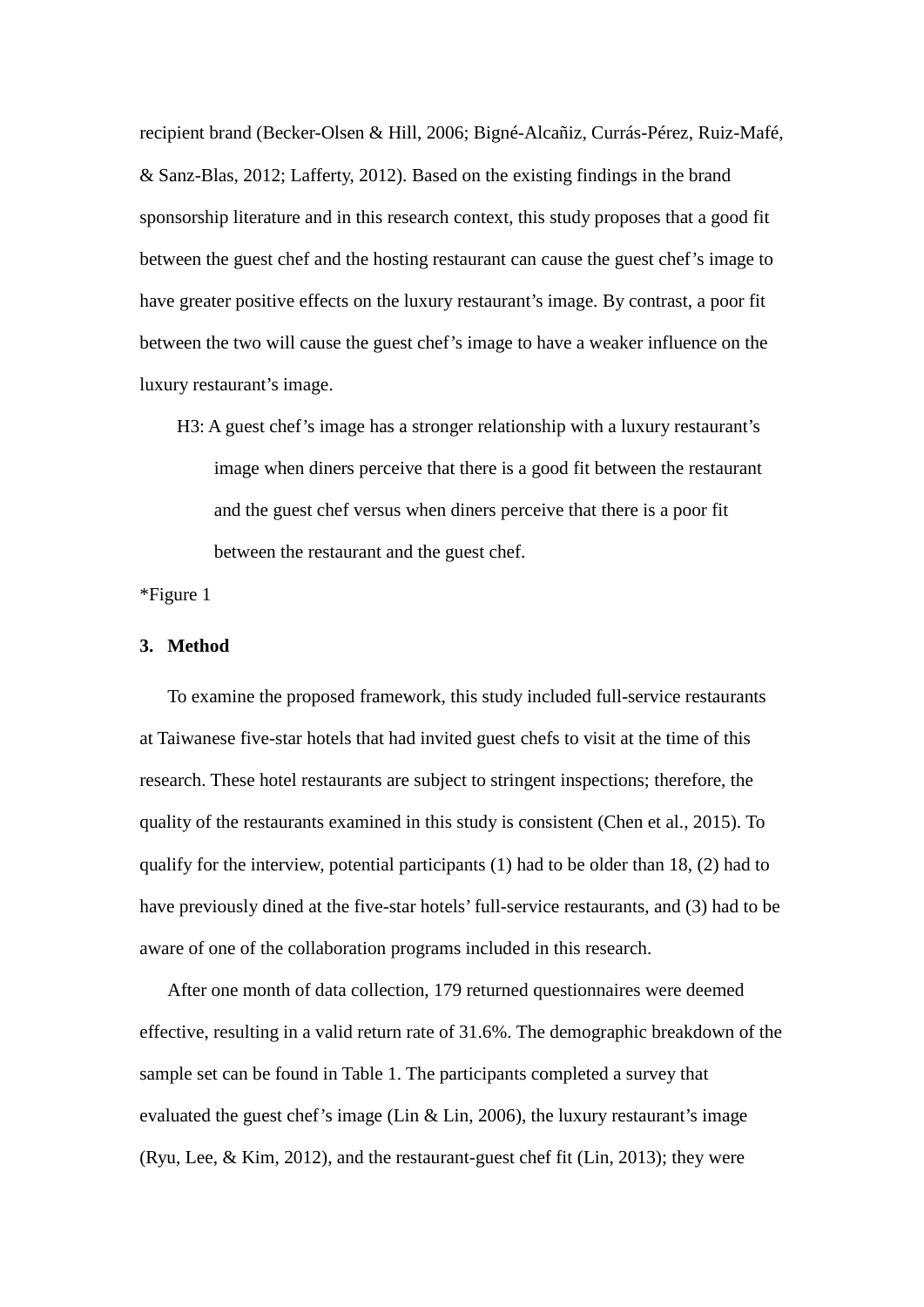asked to rate their answers on a seven-point Likert-type scale (Table 2).

\*Table 1

\*Table 2

## **4. Data Analysis**

SPSS AMOS 20 was used to analyze the data. Following Anderson and Gerbing's (1988) two-step approach, a measurement model was first estimated using confirmatory factor analysis. The high factor loadings, composite reliability, and average variances extracted (AVEs) for each construct were used to confirm the reliability, convergent validity, and discriminant validity of the instrument. Bootstrapping was used for robustness checks. After using structural equation modeling, the results showed a good fit between the data and the main model (χ2=120.91, df=41, *p*<0.001, RMSEA=0.08, CFI=0.917, NFI=0.88). Based on the statistical results, H1 is supported (t=4.63,  $\beta$ =0.66,  $p$ <0.001). The guest chef's image positively affects the luxury restaurant's image. H2 is also supported (t=1.74,  $\beta$ =0.19, *p*<0.05). A good restaurant-guest chef fit positively influences the luxury restaurant's image.

To test the hypothesized moderating effects of the restaurant-guest chef fit, a multi-group invariance analysis was performed (Jurowski & Wan, 2004), and the procedure recommended by Bell and Menguc (2002) was followed. These methods allowed participants to be divided into groups of high  $(N=85)$  and low  $(N=94)$ perceived restaurant-guest chef fit. The structural path coefficient indicated that a positive relationship existed between the guest chef's image and the luxury restaurant's image in the high restaurant-guest chef fit group ( $t=4.96$ ,  $\beta=1.20$ ,  $p<0.001$ ). In the low restaurant-guest chef fit group, the structural path coefficient revealed that the guest chef's image would not affect the luxury restaurant's image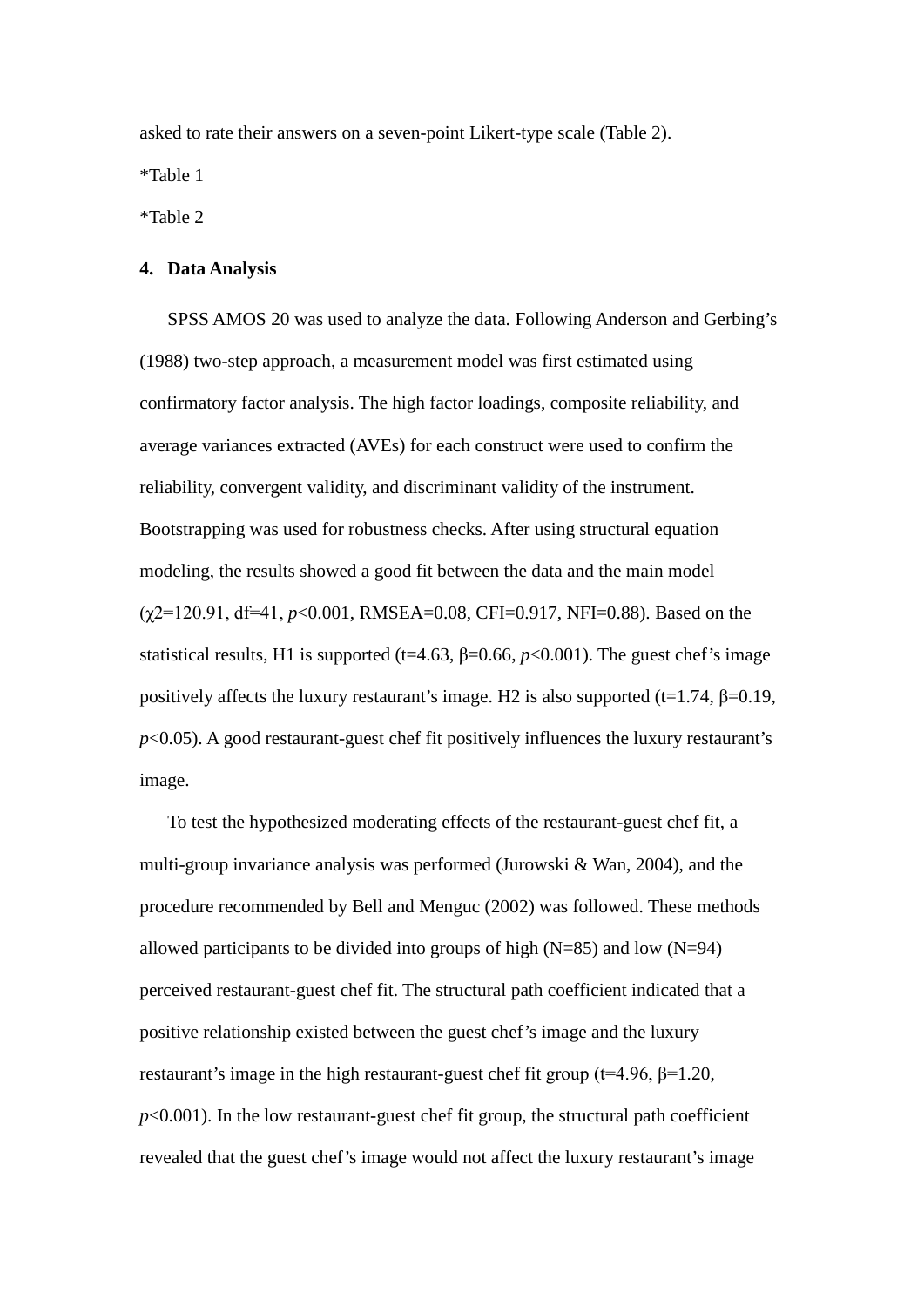(t=0.49, β=1.88, *p*>0.1). Therefore, H3 is supported.

\*Figure 2

### **5. Discussion**

This research extends the existing literature by confirming that a guest chef's image can be transferred to his/her host and that a good restaurant-guest chef fit can improve a luxury restaurant's perceived image. More importantly, a good restaurantguest chef fit has the potential to enhance the influence of a guest chef's image on his/her host's image. For luxury restaurant managers and owners, this study's findings provide additional insights into the use of guest chefs. To begin with, practitioners need to identify guest chefs with excellent technical skills, superb interpersonal skills, and high levels of creativity (Lin & Lin, 2006; Zopiatis, 2010). These dimensions form a chef's image. Reviewing potential guests' previous work and reputations in the industry can be a starting point.

Second, perhaps a much more difficult, but also more important, task for restaurant management involves identifying guest chefs who will fit well with the restaurants. Before inviting guest chefs, luxury restaurants should look for those whose images and skills are consistent and compatible with their own. For example, a luxury restaurant that is well known for its warm atmosphere may want to invite an outgoing and sociable chef. In addition, a chef's skills also need to be considered. A luxury restaurant that is famous for its steaks should consider inviting chef who is also renowned for delivering delicious steaks, though perhaps with a different preparation method. Restaurant management teams can investigate the fit issue by finding out their customers' perceptions and preferences as well as researching potential guest chefs' images.

#### **6. Limitations, Future Studies, and Conclusion**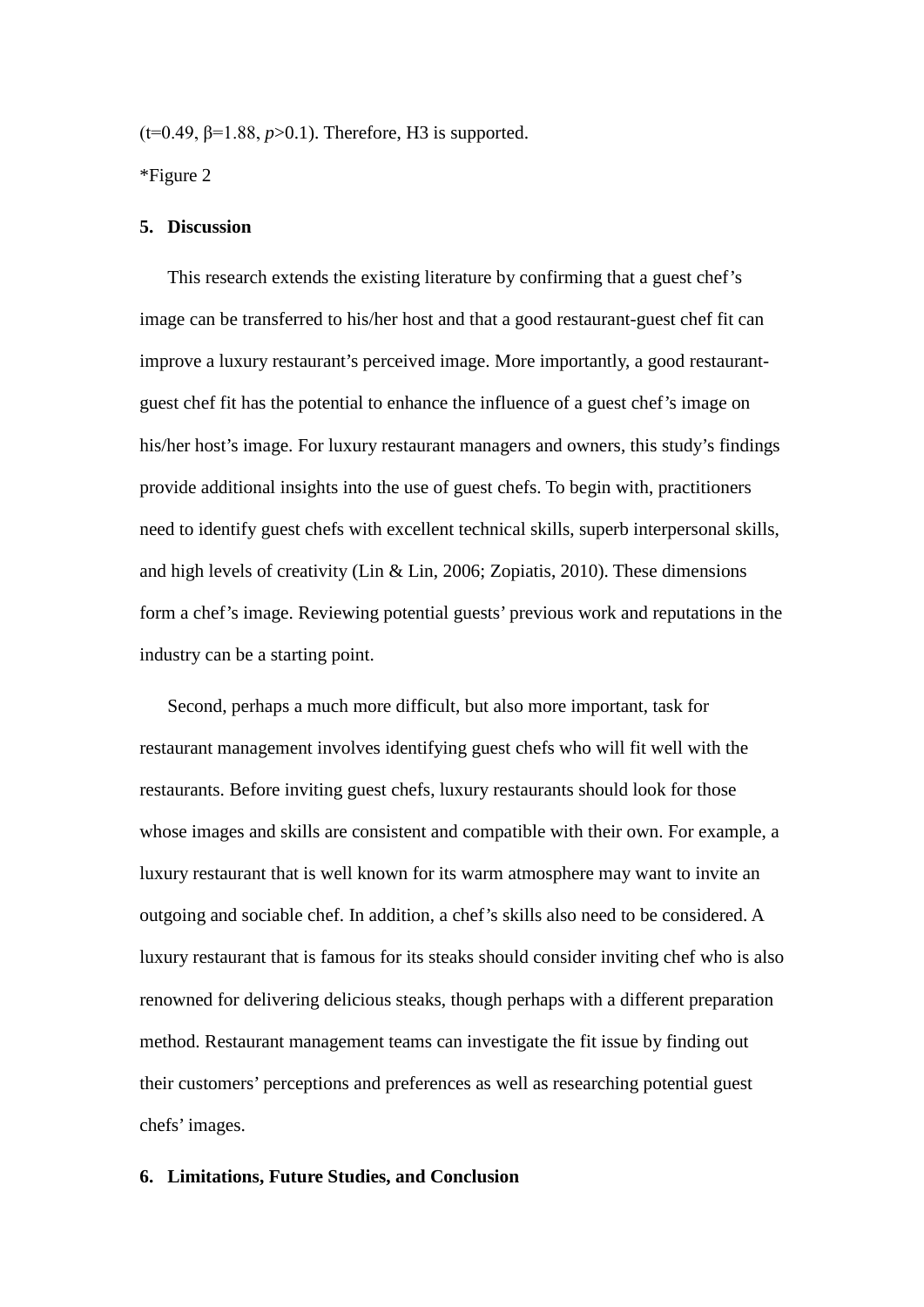In conclusion, this study examines the image transfer between guest chefs and luxury restaurants. Additionally, a new variable, the "restaurant-guest chef fit", is incorporated into Deng and Li's (2014) image transfer model. Although this study contributes to the research on a recently growing phenomenon, it can be further explored. First, the hospitality literature would benefit from an exploration of guest chefs' influences on the staff rather than the customers. Scholars may want to investigate whether using guest chefs could have a more enduring impact on restaurants' performances after their visits have ended. Second, other than financial reward and recognition, scholars can explore how guest can benefit from collaborating with luxury restaurants. Whether a luxury restaurant's image can be transferred to its guest is a question worth further investigation.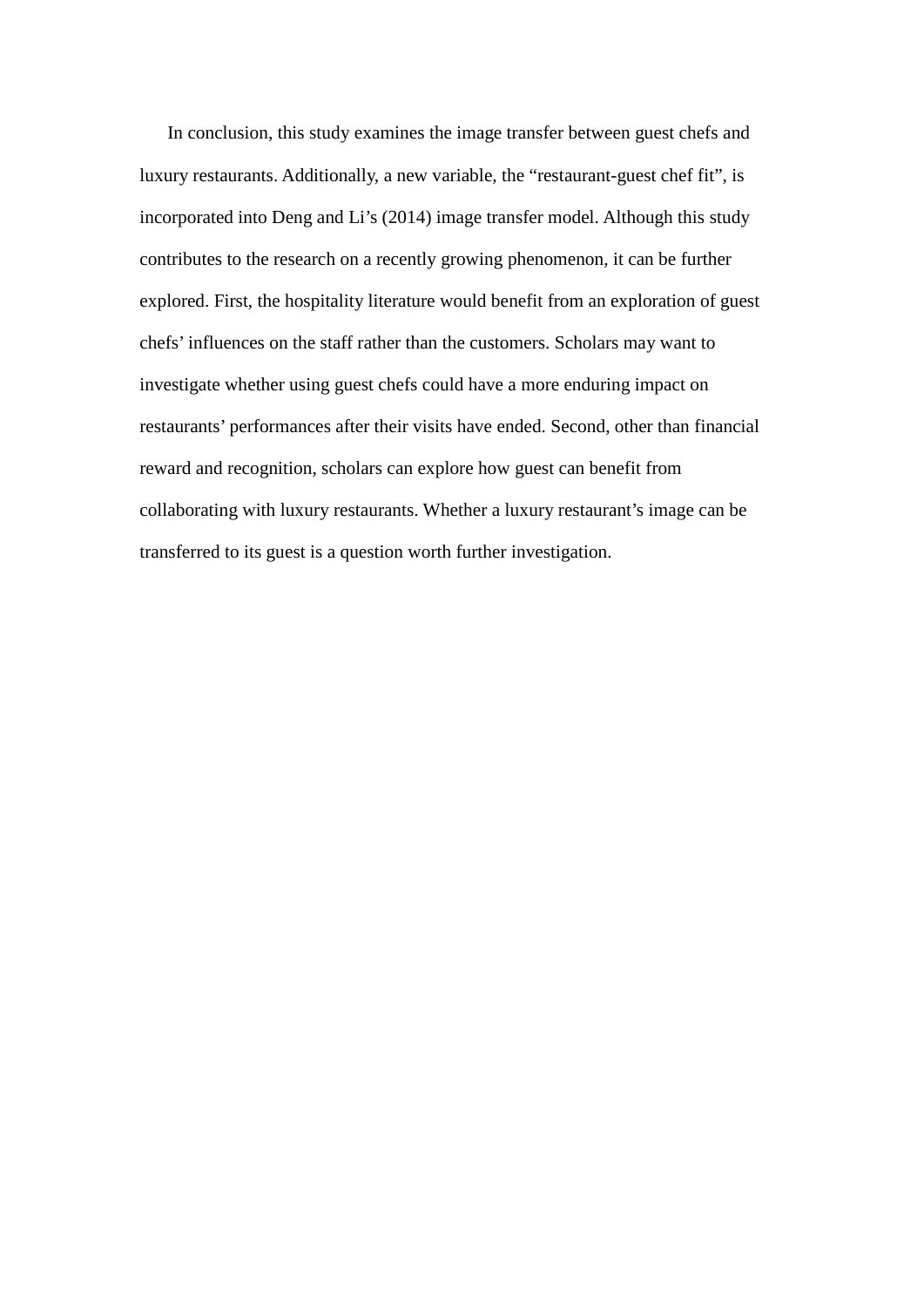## **References**

- Anderson, J.C., & Gerbing, D.W. (1988). Structural equation modelling in practice: A review and recommended two-step approach. *Psychological Bulletin, 103*(3), 411-423.
- Ashton, A.S., & Scott, N. (2011). Hotel restaurant co-branding: The relationship of perceived brand fit with intention to purchase. *Journal of Vocation marketing, 17*(4), 275-285.
- Assaker, G., Vinzi, V.E., & O'Connor, P. (2011). Examining the effect of novelty seeking, satisfaction, and destination image on tourists' return pattern: A two factor, non-linear latent growth model. *Tourism Management, 32*(4), 890-901.
- Becker-Olsen, K.L., & Hill, R.P. (2006). The impact of sponsor fit on brand equity-The case of nonprofit service providers. *Journal of Service Research, 9*(1), 73- 83.
- Bell, S., & Menguc, B. (2002). The employee-organization relationship, organizational citizenship behaviors, and the superior service quality. *Journal of Retailing, 78*(2), 131-146.
- Bigné-Alcañiz, E., Currás-Pérez. R., Ruiz-Mafé, C., & Sanz-Blas, S. (2012). Causerelated marketing influence on consumer responses: The moderating effect of cause-brand fit. *Journal of Marketing Communications, 18*(4), 265-283.
- Boo, H.C., Mattila, A. (2002). A Hotel–restaurant Brand Alliance Model: Antecedents and Consequences. *Journal of Foodservice Business Research, 5*(2), 5-24.
- Chen, A, Peng, N., & Hung, K-P. (2015). The effects of luxury restaurant environment on diners' emotions and loyalty: Incorporating diner expectations into an extended Mehrabian-Russell model. *International Journal of Contemporary Hospitality Management, 27*(2), 236-260.
- Cheshes, J. (2015). The rise of the guest chef. Retrieved August 15, 2015, from the Wall Street Journal web site: [http://www.wsj.com/articles/the-rise-of-the-guest](http://www.wsj.com/articles/the-rise-of-the-guest-chef-1438382171)[chef-1438382171.](http://www.wsj.com/articles/the-rise-of-the-guest-chef-1438382171)
- Deng, Q., & Li, M. (2014). A model of event-destination image transfer. *Journal of Travel Research, 53*(1), 69-82.
- Fang, C-Y., Peng, P-Y(J)., & Pan W-T(W). (2013). Does using an a` la carte or combo set menu affect the performance of a *teppanyaki*-style restaurant?. *International Journal of Contemporary Hospitality Management, 25*(4), 491-509.
- Helmig, B., Huber, J-A., & Leeflang, P. (2007). Explaining behavioural intentions toward co-branded products. *Journal of Marketing Management, 23*(3-4), 285- 304.
- Jang, S(S)., & Namkung, Y. (2009). Perceived quality, emotions, and behavioural intentions: Application of an extended Mehrabian-Russell model to restaurants.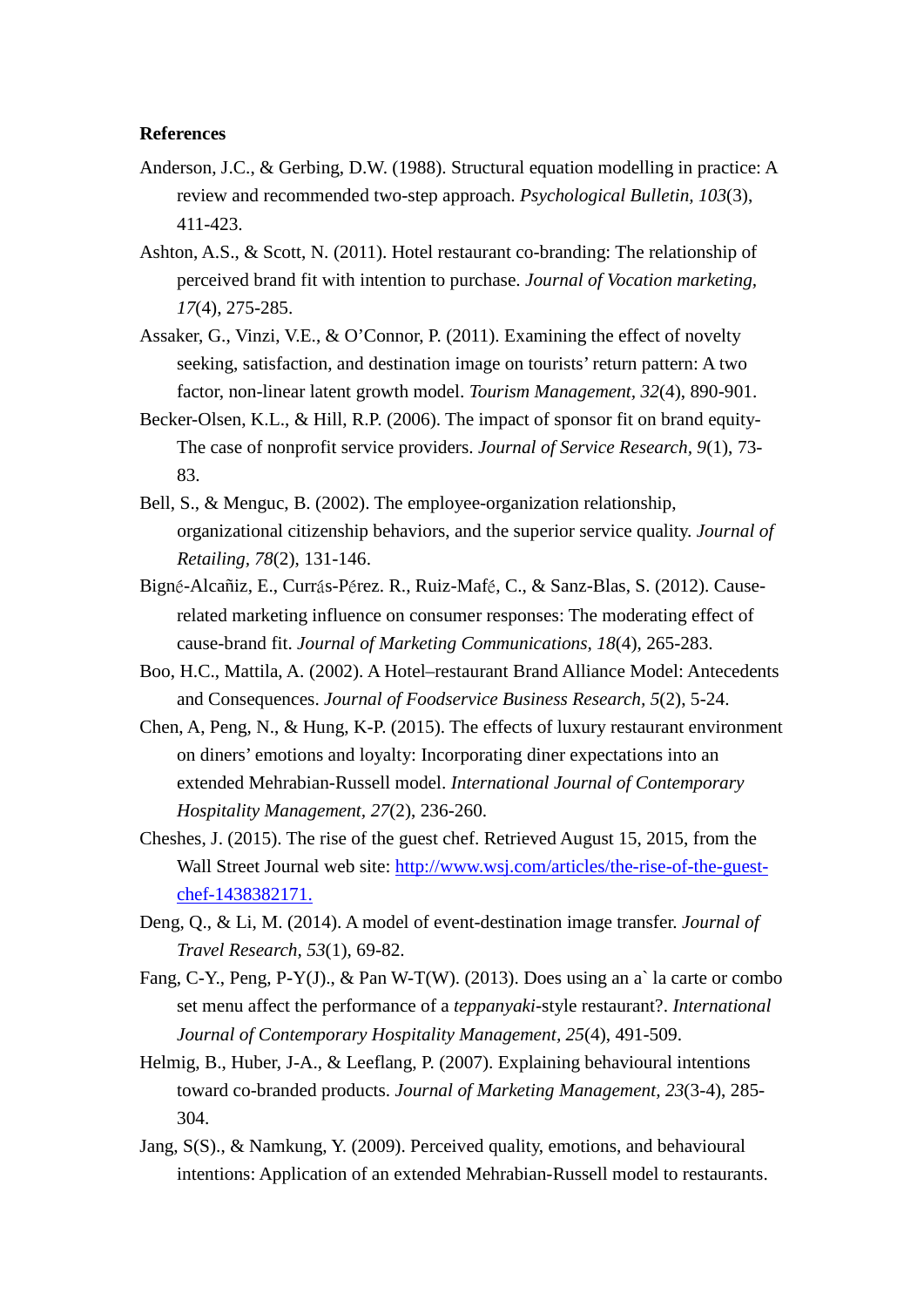*Journal of Business Research, 62*(4), 451-460.

- Jurowski, C., & Gursoy, D. (2004). Distance effects on residents' attitudes toward tourism. *Annals of Tourism Research, 31*(2), 296-312.
- Kuroshima, S. (2010). Another look at the service encounter: Progressivity, intersubjectivity, and trust in a Japanese sushi restaurant. *Journal of Pragmatics, 42*, 856-869.
- Lafferty, B.A. (2007). The relevance of fit in cause-brand alliance when consumers evaluate corporate credibility.
- Lin, Yi-C. (2013). Evaluation of co-branded hotels in the Taiwanese market: the role of brand familiarity and brand fit. *International Journal of Contemporary Hospitality Management, 25*(3), 346-364.
- Lin, C-N., & Lin, H-S. (2006). The study of chef image and consumer behavior of teppanyaki restaurant in Taipei. *Hwa Kang Journal of Agriculture, 7,* 13-26.
- Naylor, N. (2010). The guesting game. Retrieved August 15, 2015, from the Guardian web site:

[http://www.theguardian.com/lifeandstyle/wordofmouth/2010/apr/06/guest-chefs.](http://www.theguardian.com/lifeandstyle/wordofmouth/2010/apr/06/guest-chefs)

- Pratten, J.D. (2003a).The training and retention of chefs. *International Journal of Contemporary Hospitality Management, 15*(4), 237-242.
- Pratten, J.D. (2003b). What makes a great chef? *British Food Journal, 105*(7), 454- 459.
- Prayag, G. & Ryan, C. (2012). Antecedents of tourists' loyalty to Mauritius: The role and influence of destination image, place attachment, personal involvement, and satisfaction. *Journal of Travel Research, 51*(3), 342-356.
- Qu, H., Kim, L.H. & Im, H.H. (2011). A model of destination branding: Integrating the concepts of the branding and destination image. *Tourism Management, 32*(3), 465-476.
- Ryu, K., Lee, H-R., & Kim, G. (2012). The influence of the quality of the physical environment, food, and service on restaurant image, customer perceived value, customer satisfaction, and behavioral intentions. *International Journal of Contemporary Hospitality Management, 24*(2), 200-223.
- Tam, J.L.M. (2008). Brand familiarity: its effects on satisfaction evaluations. *Journal of Service Marketing, 22*(1), 3-12.
- Uggla, H. (2004). The brand association base: A conceptual model for strategically leveraging partner brand equity. *Journal of Brand Management, 12*(2), 105-123.
- Wu, C.H-J., & Liang, R-D. (2009). Effect of experiential value on customer satisfaction with service encounters in luxury-hotel restaurants. *International Journal of Hospitality Management,* 28, 586-593.
- Zopiatis, A. (2010). Is it art or science? Chef's competencies for success.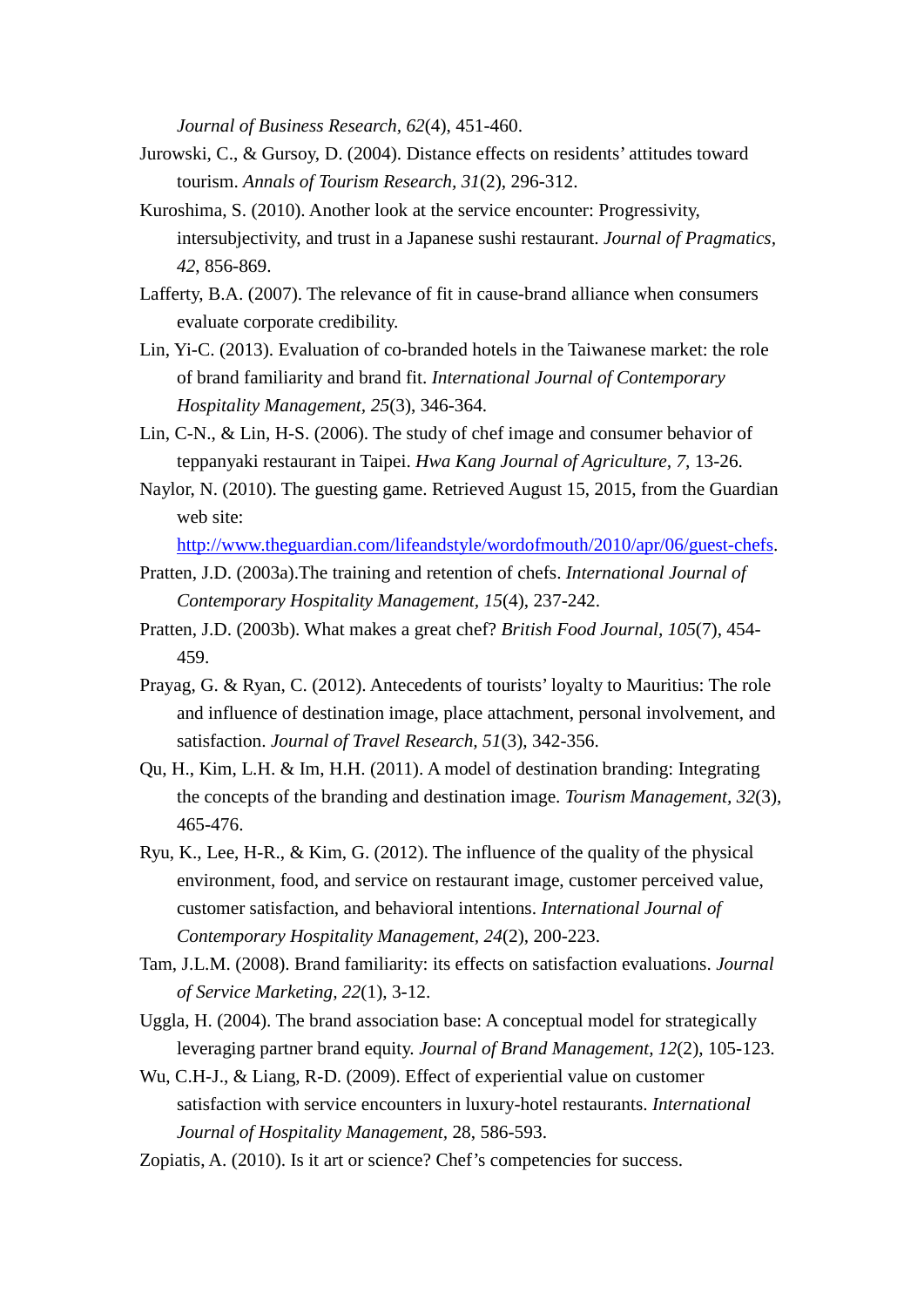*International Journal of Hospitality Management, 29*, 459-467.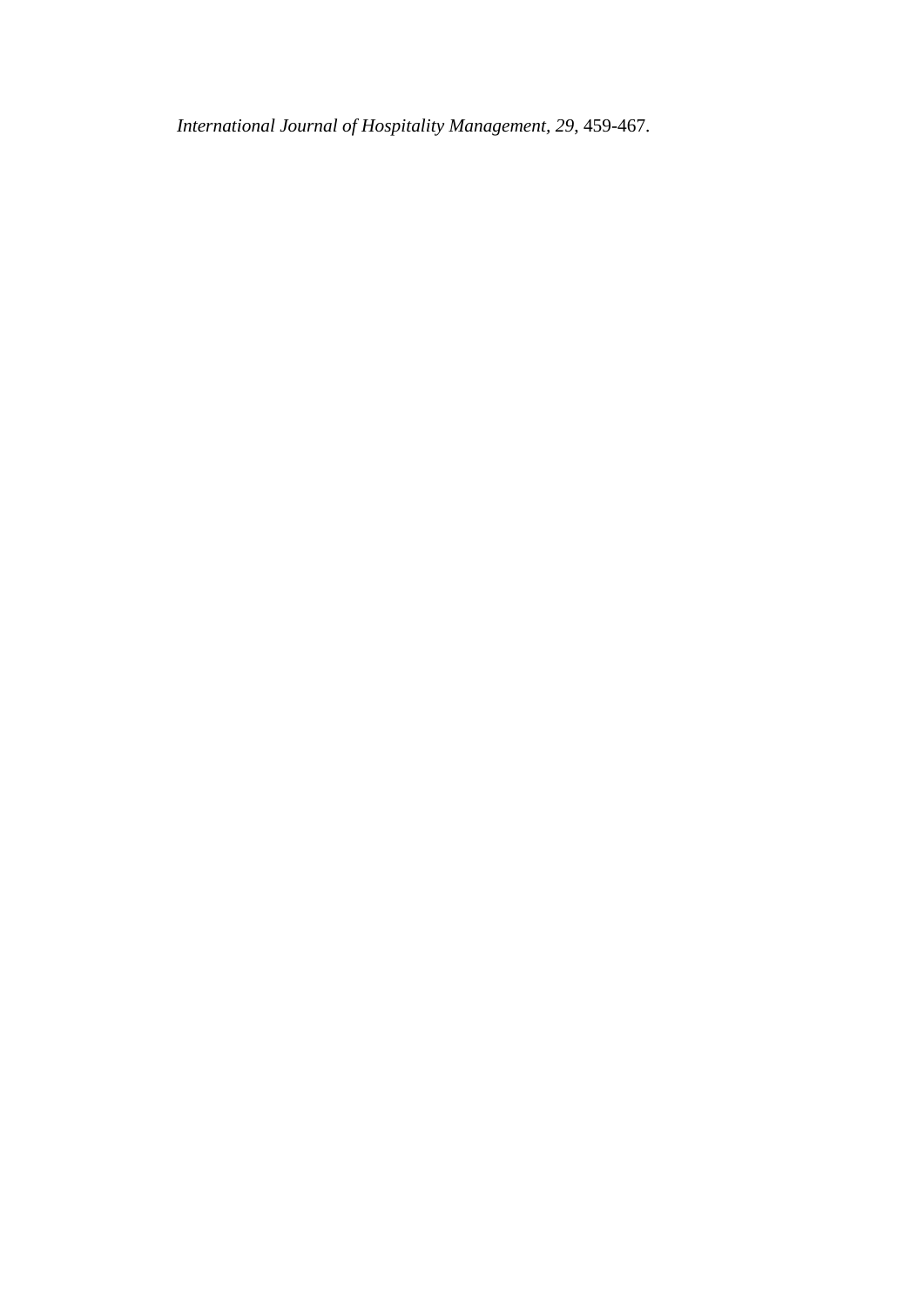| Variable       | Demographic traits | %    |
|----------------|--------------------|------|
| Gender         | Male               | 47.5 |
|                | Female             | 52.5 |
| Marital status | Married            | 55.9 |
|                | Unmarried          | 44.1 |
| Age            | 18-30              | 11.1 |
|                | $31 - 40$          | 23.4 |
|                | $41 - 50$          | 31.8 |
|                | $51 - 60$          | 19   |
|                | 61 and above       | 14.5 |

**Table 1- Characteristics of the Participants (N=179)**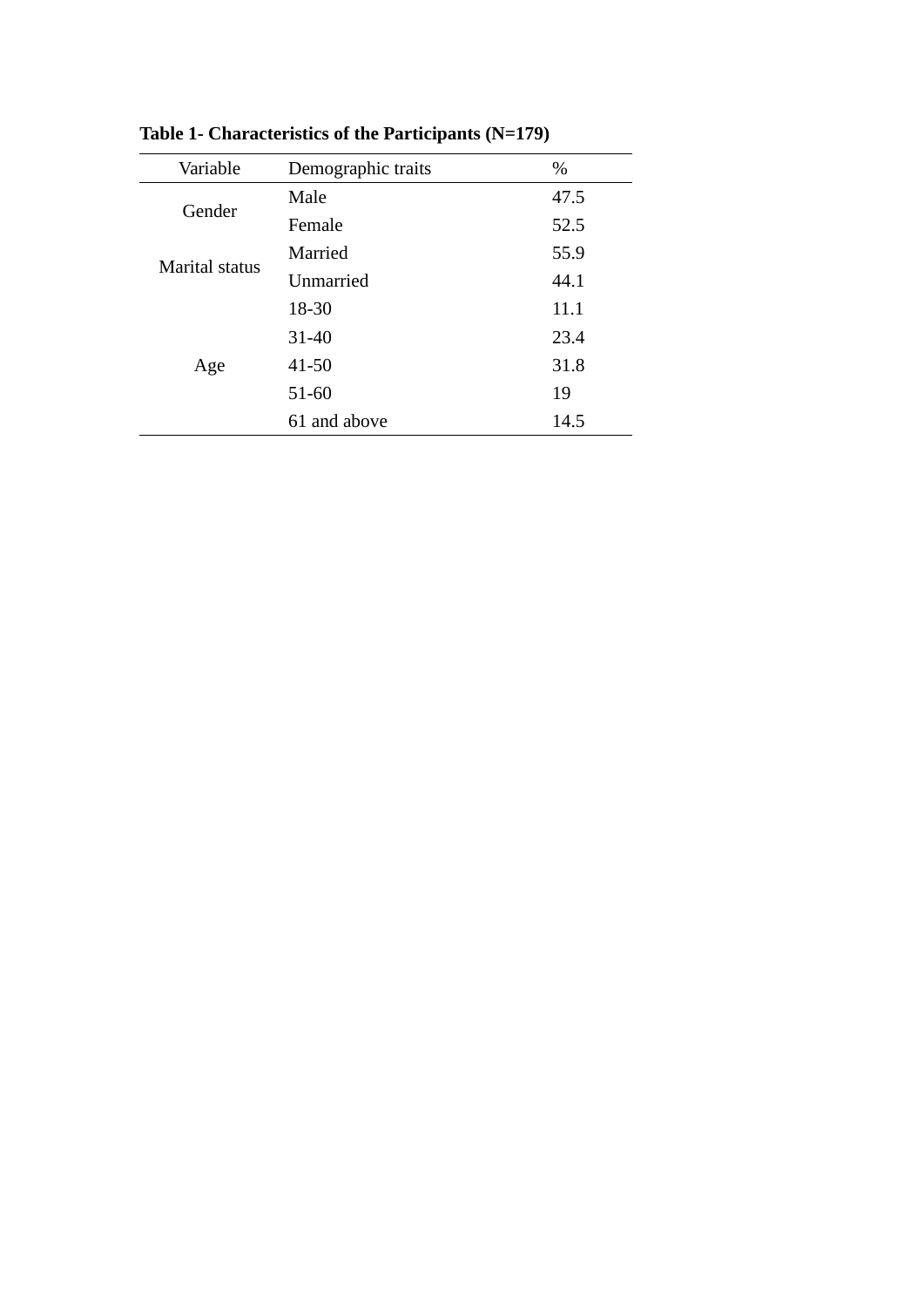**Table 2. Descriptive Analysis of the Measures**

| Variable                   | Measurement items                                        | Mean | <b>SD</b> | $\alpha$ | <b>AVE</b> | <b>CR</b> |
|----------------------------|----------------------------------------------------------|------|-----------|----------|------------|-----------|
|                            |                                                          |      |           | 0.80     | 0.55       | 0.79      |
| Luxury restaurant<br>image | The restaurant is sophisticated<br>1.                    | 5.59 | 0.96      |          |            |           |
|                            | 2. It has a luxurious atmosphere.                        | 5.66 | 0.99      |          |            |           |
|                            | 3. The restaurant has authentic cuisine.                 | 5.42 | 1.03      |          |            |           |
| Chef image                 | The chef                                                 |      |           | 0.86     | 0.54       | 0.86      |
|                            | 1. makes delicious dishes.                               | 5.20 | 1.11      |          |            |           |
|                            | 2. is professional at preparing the dishes.              | 5.78 | 0.84      |          |            |           |
|                            | 3. is innovative.                                        | 5.29 | 1.02      |          |            |           |
|                            | has good aesthetics sense.<br>4.                         | 5.11 | 1.08      |          |            |           |
|                            | explains his / her food preparation method and the<br>5. | 5.26 | 1.12      |          |            |           |
|                            | uniqueness of each dish.                                 |      |           |          |            |           |
|                            | The image of guest chef and hosting restaurant           |      |           | 0.81     | 0.60       | 0.82      |
| Restaurant-guest           | 1. is consistent with one another.                       | 5.48 | 1.01      |          |            |           |
| chef fit                   | 2. is complementary of one another.                      | 5.45 | 0.97      |          |            |           |
|                            | fits one another.<br>3.                                  | 5.65 | 0.93      |          |            |           |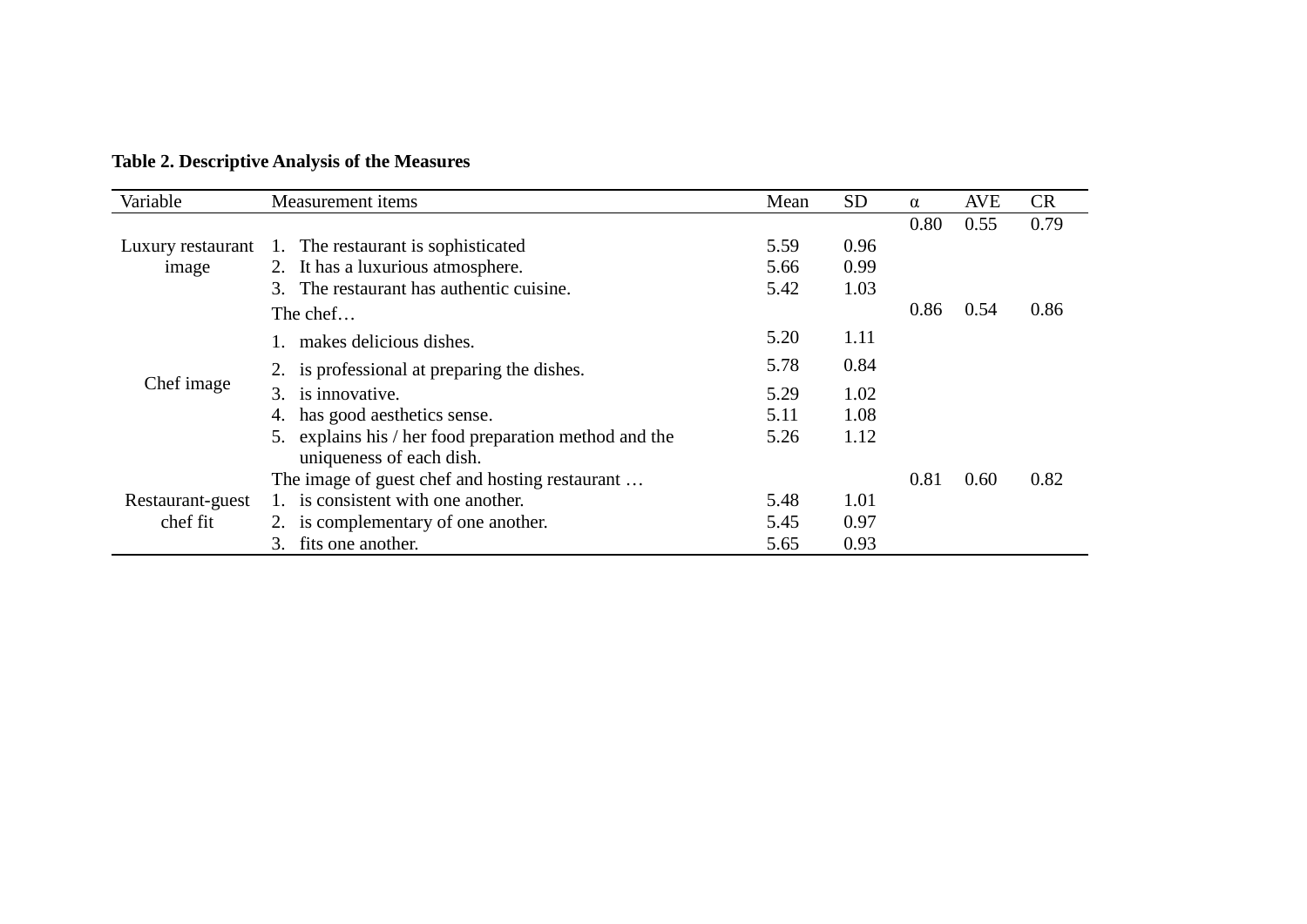

Number on path: standardized parameter estimation, Number in parentheses: T-Value. Remark: \*Significant at *p*< 0.05; \*\*Significant at *p*<0.01; \*\*\*Significant at *p*<0.001.

# **Figure 1. Research Framework (Main; N=179)**